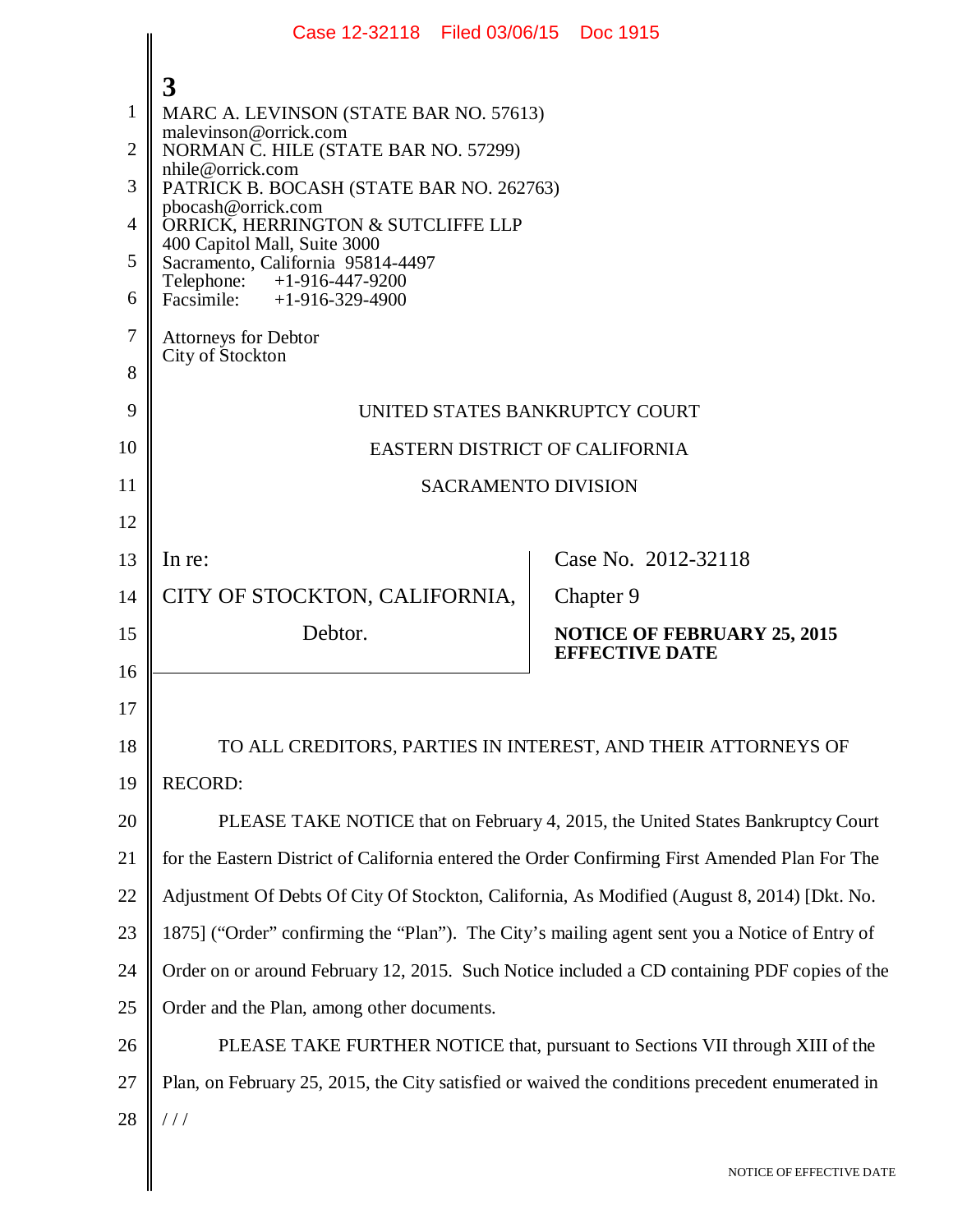Section XIII of the Plan. As defined in the Plan, the Effective Date occurred on February 25, 2015 ("Effective Date").

3 4 5 6 7 8 9 10 11 12 13 PLEASE TAKE FURTHER NOTICE that all proofs of claim for Other Postpetition Claims<sup>1</sup> arising on or after August 16, 2013, and requests for payment or any other means of preserving and obtaining payment of Administrative Claims that have not been paid, released, or otherwise settled, and all requests for approval of Professional Claims, must be filed with the Bankruptcy Court and served upon the City no later than 30 days after the date on which this Notice is served. Any proof of claim for Other Postpetition Claims, or request for payment of an Administrative Claim or a Professional Claim, that is not timely filed by such date will be forever barred, and holders of such Claims shall be barred from asserting such Claims in any manner against the City. For the avoidance of doubt, proofs of claim for Other Post-Petition Claims that arose before August 16, 2013 must have been filed by August 16, 2013 in order to be considered timely.

14 15 16 17 18 19 20 PLEASE TAKE FURTHER NOTICE that all distributions to any holder of an Allowed Claim were or shall be made at the address of such holder as set forth in the books and records of the City or its agents, unless the City has been notified by such holder of a different address in a writing that contains an address for such holder different from the address reflected in the City's books and records. All such notifications of address changes and all address confirmations should be mailed to: Rust Consulting/Omni Bankruptcy, 5955 DeSoto Avenue, Suite 100, Woodland Hills, CA 91367.

21 22 23 24 25 26 27 PLEASE TAKE FURTHER NOTICE that as of the Effective Date, the City assumed all executory contracts and unexpired leases to which it was a party, and assigned certain of those executory contracts as set forth in the Plan, except (i) for those unexpired leases and executory contracts specified in the following paragraph, and (ii) as otherwise provided in the Plan. The Bankruptcy Court shall resolve all disputes regarding (a) the amount of any cure payment to be made in connection with the assumption of any contract or lease (b) the ability of the City to provide "adequate assurance of future performance" within the meaning of 11 U.S.C. § 365 under

28

1

2

All capitalized terms not defined herein have the definitions given to them in the Plan.